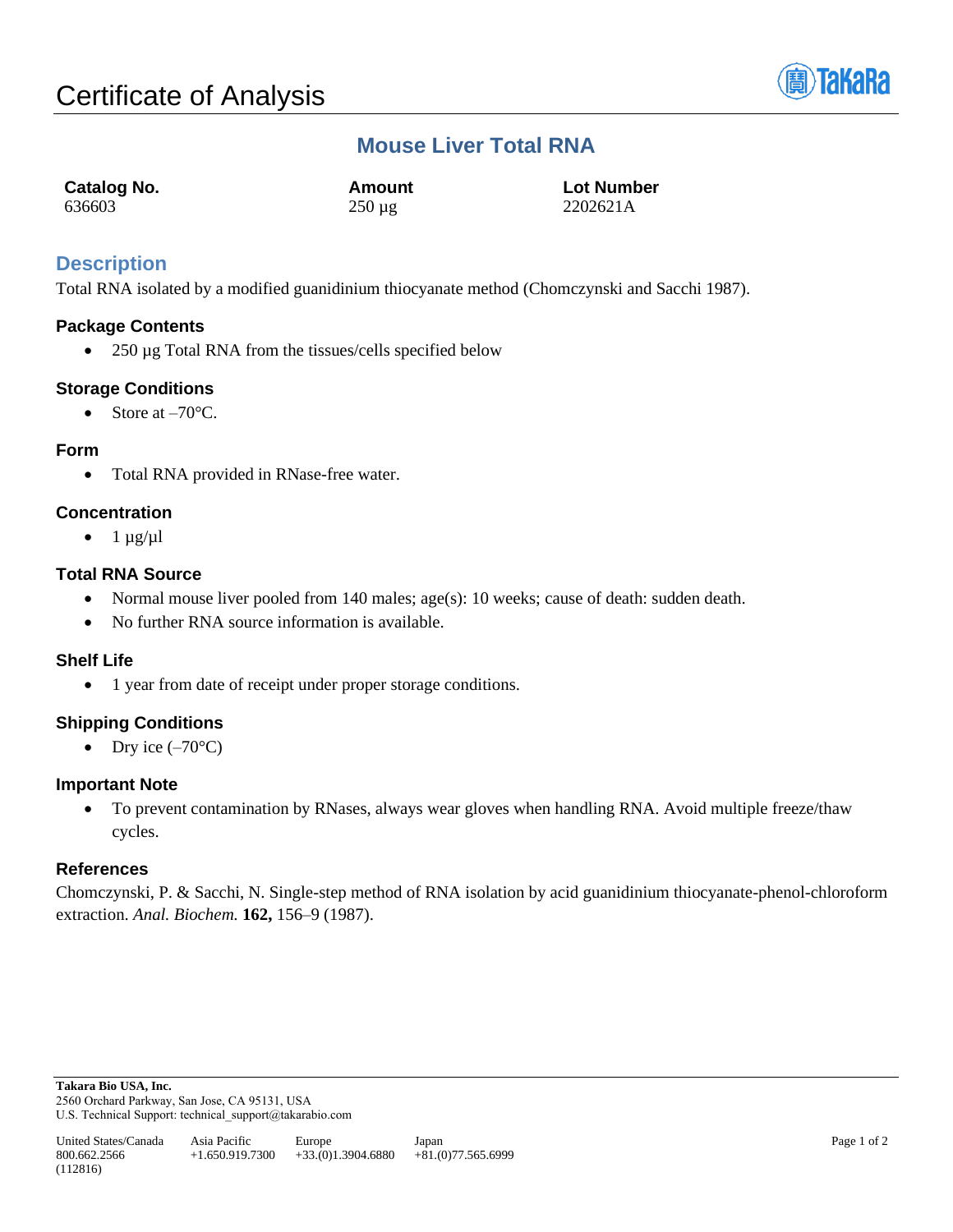Mouse Liver Total RNA

# **Quality Control Data**

This lot of total RNA was analyzed by capillary electrophoresis (CE) using an Agilent 2100 Bioanalyzer. The actual electropherogram trace for this RNA is provided below. RNA concentration and purity were evaluated by UV spectrophotometry.

Both the area ratio of the 28S/18S rRNA peaks, and the proportion (relative percentage) of these two peak areas to the total area under the electropherogram provide reliable quantitative estimates of RNA integrity. For both of these criteria, this sample meets or exceeds our standards for high-quality total RNA.



It is certified that this product meets the above specifications, as reviewed and approved by the Quality Department.